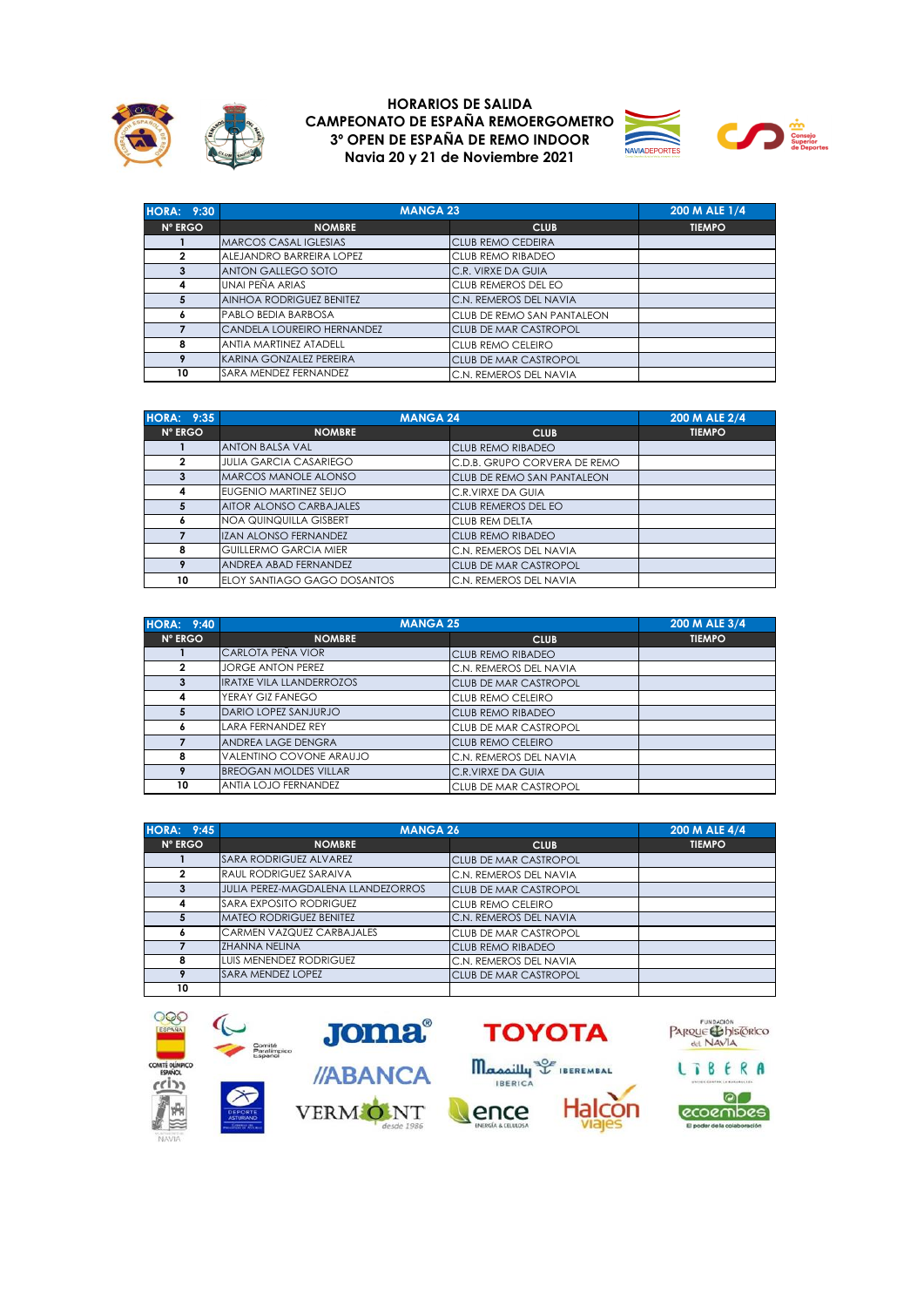





| <b>HORA: 9:50</b> | <b>MANGA 27</b>                   |                              | <b>250 M INF MASC 1/4</b> |
|-------------------|-----------------------------------|------------------------------|---------------------------|
| <b>N° ERGO</b>    | <b>NOMBRE</b>                     | <b>CLUB</b>                  | <b>TIEMPO</b>             |
|                   | <b>CONRADO LARA CALONJE</b>       | <b>CLUB REMO RIBADEO</b>     |                           |
| 2                 | <b>IVAN MENDEZ FERNANDEZ</b>      | C.N. REMEROS DEL NAVIA       |                           |
| 3                 | <b>ANTON MOREIRO GARCIA</b>       | <b>CLUB REMO CELEIRO</b>     |                           |
| 4                 | ANTON ALVAREZ FERNANDEZ           | CLUB DE MAR CASTROPOL        |                           |
|                   | EDUARD COLOME CASANOVA            | <b>CLUB REM DELTA</b>        |                           |
| ô                 | <b>LUCAS TRANSANCOS FERNANDEZ</b> | CLUB REMO CELEIRO            |                           |
|                   | ANXO SOTO ROCHA                   | C.R. VIRXE DA GUIA           |                           |
| 8                 | SANTIAGO LOPEZ VIOR               | CLUB REMO RIBADEO            |                           |
| 9                 | <b>CARLOS GARCIA VINJOY</b>       | <b>CLUB DE MAR CASTROPOL</b> |                           |
| 10                | SERGIO IGLESIAS FERNANDEZ         | C.R. VIRXE DA GUIA           |                           |

| <b>HORA: 9:55</b> | <b>MANGA 28</b>                     |                              | <b>250 M INF MASC 2/4</b> |
|-------------------|-------------------------------------|------------------------------|---------------------------|
| <b>N° ERGO</b>    | <b>NOMBRE</b>                       | <b>CLUB</b>                  | <b>TIEMPO</b>             |
|                   | <b>IAGO SANCHES LOPES</b>           | <b>ICLUB REMO CELEIRO</b>    |                           |
| 2                 | ALEJANDRO RODRIGUEZ SARAIVA         | C.N. REMEROS DEL NAVIA       |                           |
| 3                 | <b>MATEO MONTESERIN GARCIA</b>      | <b>CLUB REMO RIBADEO</b>     |                           |
| 4                 | <b>XIAN DAVILA QUINTANS</b>         | C.R. VIRXE DA GUIA           |                           |
| 5                 | <b>KEVIN FUMADO DEFRANT</b>         | <b>CLUB REM DELTA</b>        |                           |
| ۰                 | <b>GENARO SIMINI FERNANDEZ</b>      | C.R. VIRXE DA GUIA           |                           |
|                   | <b>CESAR CARREIRA NOCHE</b>         | <b>CLUB REMO RIBADEO</b>     |                           |
| 8                 | <b>SERGIO CARBAJALES MARTINEZ</b>   | <b>CLUB DE MAR CASTROPOL</b> |                           |
| 9                 | <b>BRUNO ARIEL OLIVEIRA CAMARES</b> | C.R. VIRXE DA GUIA           |                           |
| 10                | <b>ISERGIO CARBAJALES MARTINEZ</b>  | <b>CLUB DE MAR CASTROPOL</b> |                           |

| <b>HORA: 10:00</b> | <b>MANGA 29</b>                   |                              | <b>250 M INF MASC 3/4</b> |
|--------------------|-----------------------------------|------------------------------|---------------------------|
| N° ERGO            | <b>NOMBRE</b>                     | <b>CLUB</b>                  | <b>TIEMPO</b>             |
|                    | MARIO GARRIDO LIBOREIRO           | C.R. VIRXE DA GUIA           |                           |
| 2                  | <b>IGNACIO MENENDEZ RODRIGUEZ</b> | C.N. REMEROS DEL NAVIA       |                           |
| 3                  | <b>BRUNO PERNAS FERNANDEZ</b>     | <b>CLUB REMO CELEIRO</b>     |                           |
| 4                  | <b>ADRIAN BEZANILLA TORO</b>      | CLUB DE REMO SAN PANTALEON   |                           |
|                    | <b>DIEGO FERNANDEZ FERNANDEZ</b>  | C.D.B. GRUPO CORVERA DE REMO |                           |
|                    | <b>JAVIER ALONSO SANJURJO</b>     | CLUB REMO RIBADEO            |                           |
|                    | <b>JAVIER ROMERO LOPEZ</b>        | C.R. VIRXE DA GUIA           |                           |
| 8                  | <b>RUBEN MARTINEZ PEREZ</b>       | C.N. REMEROS DEL NAVIA       |                           |
|                    | XIAN GALLEGO SOTO                 | C.R. VIRXE DA GUIA           |                           |
| 10                 |                                   |                              |                           |

| <b>HORA: 10:05</b> |                                  | <b>MANGA 30</b>              |               |
|--------------------|----------------------------------|------------------------------|---------------|
| <b>N° ERGO</b>     | <b>NOMBRE</b>                    | <b>CLUB</b>                  | <b>TIEMPO</b> |
|                    | EDUARDO ALVAREZ FOLGUEIRA        | <b>CLUB REMO CELEIRO</b>     |               |
| 2                  | <b>GUILLERMO GONZALEZ ALONSO</b> | CLUB DE MAR CASTROPOL        |               |
|                    | <b>IKER FERNANDEZ RODRIGUEZ</b>  | C.D.B. GRUPO CORVERA DE REMO |               |
| 4                  | <b>JAVIER PEREZ ENGUITA</b>      | S.D. SANTOÑA CLUB DE REMO    |               |
| 5                  | <b>BRAIS MARTINEZ ATADELL</b>    | <b>CLUB REMO CELEIRO</b>     |               |
| <b>A</b>           | <b>HUGO MENDEZ LOPEZ</b>         | CLUB DE MAR CASTROPOL        |               |
|                    | <b>EFREN VILA BOSCH</b>          | C.R. VIRXE DA GUIA           |               |
| 8                  | MARTIN FELIPE HERMIDA            | <b>CLUB REMO RIBADEO</b>     |               |
|                    | <b>IAGO BARCIELA IGLESIAS</b>    | C.R.VIRXE DA GUIA            |               |
| 10                 |                                  |                              |               |

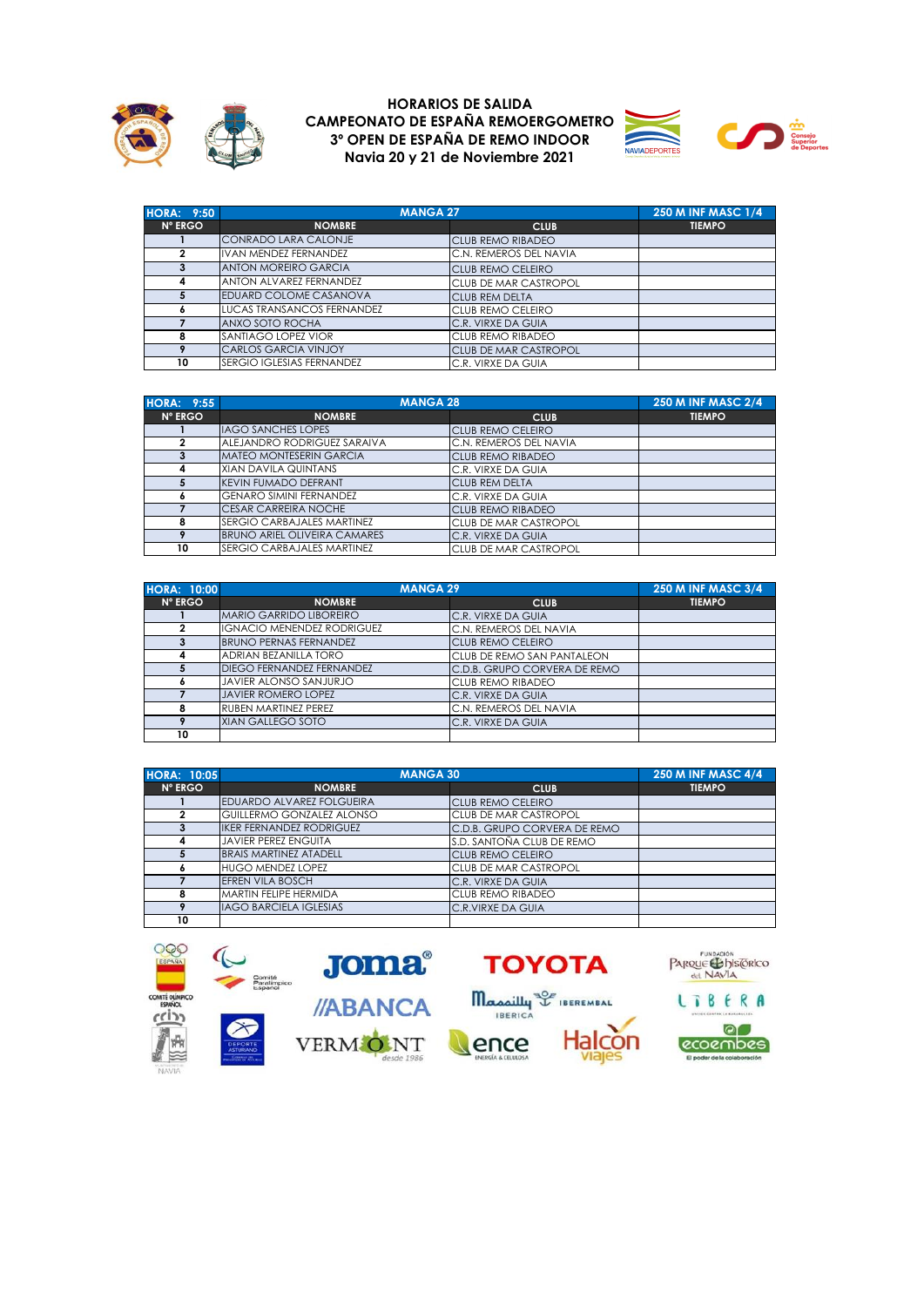





| <b>HORA: 10:10</b> | <b>MANGA 31</b>                  |                              | 250 M INF FEM 1/2 |
|--------------------|----------------------------------|------------------------------|-------------------|
| N° ERGO            | <b>NOMBRE</b>                    | <b>CLUB</b>                  | <b>TIEMPO</b>     |
|                    | <b>AHINARA RODRIGUEZ BENITEZ</b> | C.N. REMEROS DEL NAVIA       |                   |
|                    | <b>IRENE GARCIA VALLE</b>        | <b>CLUB REMO RIBADEO</b>     |                   |
| 3                  | <b>LORENA GARCIA MENDEZ</b>      | <b>CLUB DE MAR CASTROPOL</b> |                   |
| 4                  | AITANA EDROSA ACEBO              | CLUB REMEROS DEL EO          |                   |
|                    | AINARA CASAS CHAO                | <b>CLUB REMO CELEIRO</b>     |                   |
|                    | <b>UMA CORDOBA MURO</b>          | CLUB REMEROS DEL EO          |                   |
|                    | PAULA SANTAMARINA FERNANDEZ      | <b>CLUB DE MAR CASTROPOL</b> |                   |
|                    | <b>UXIA PENA RODRIGUEZ</b>       | CLUB REMO CELEIRO            |                   |
|                    | <b>JULIA ALBACAR CERVERA</b>     | <b>CLUB REM DELTA</b>        |                   |
| 10                 |                                  |                              |                   |

| <b>HORA: 10:15</b> | <b>MANGA 32</b>                 |                                | 250 M INF FEM 2/2 |
|--------------------|---------------------------------|--------------------------------|-------------------|
| <b>N° ERGO</b>     | <b>NOMBRE</b>                   | <b>CLUB</b>                    | <b>TIEMPO</b>     |
|                    | LAURA GONZALEZ ALZU             | <b>CLUB REMEROS DEL EO</b>     |                   |
|                    | <b>NURIA OLID FABRA</b>         | <b>CLUB REM DELTA</b>          |                   |
| 3                  | <b>JULIA GARCIA VINJOY</b>      | <b>CLUB DE MAR CASTROPOL</b>   |                   |
| 4                  | <b>PAULA MARTINEZ FERNANDEZ</b> | CLUB REMEROS DEL EO            |                   |
|                    | CANDELA ARRIOLA MARTIN          | <b>CLUB DE MAR CASTROPOL</b>   |                   |
|                    | <b>ANXELA FERRO RAMOS</b>       | <b>CLUB REMO CELEIRO</b>       |                   |
|                    | ALICIA CHELARU MANOLE           | <b>CLUB REMO SAN PANTALEON</b> |                   |
| 8                  | <b>PAULA DA SILVA PAJON</b>     | <b>CLUB REMO CELEIRO</b>       |                   |
| $\bullet$          |                                 |                                |                   |
| 10                 |                                 |                                |                   |

| <b>HORA: 10:20</b> | <b>MANGA 33</b>             |                              | 500 M CAD FEM 1/2 |
|--------------------|-----------------------------|------------------------------|-------------------|
| N° ERGO            | <b>NOMBRE</b>               | <b>CLUB</b>                  | <b>TIEMPO</b>     |
|                    | MARTA RUIZ HUERTA           | <b>CLUB DE REM BADALONA</b>  |                   |
|                    | <b>ACUE PUGA ARAUJO</b>     | CLUB REMEROS DEL EO          |                   |
|                    | <b>ROCIO MARTINEZ PEREZ</b> | C.N. REMEROS DEL NAVIA       |                   |
| 4                  | MARTA PEDROSA SANTAMARINA   | CLUB REMEROS DEL EO          |                   |
|                    | AINOA FROJAN FERREIROS      | CLUB DE REMO MUROS           |                   |
|                    | ANNA GONZALEZ CALVO         | C.D.B. GRUPO CORVERA DE REMO |                   |
|                    |                             |                              |                   |
| 8                  |                             |                              |                   |
|                    |                             |                              |                   |
| 10                 |                             |                              |                   |

| <b>HORA: 10:30</b> |                               | <b>MANGA 34</b>              |               |
|--------------------|-------------------------------|------------------------------|---------------|
| N° ERGO            | <b>NOMBRE</b>                 | <b>CLUB</b>                  | <b>TIEMPO</b> |
|                    | NEREA GONZALEZ DIAZ           | C.D.B. GRUPO CORVERA DE REMO |               |
|                    | <b>CARMEN PRIETO LORIENTE</b> | CLUB REMEROS DEL EO          |               |
|                    | SHEILA VARELA MARTINEZ        | <b>CLUB REMO CELEIRO</b>     |               |
| 4                  | <b>LAURA COBO FUENTES</b>     | CLUB REMO SAN PANTALEON      |               |
| 5                  | <b>ISABELLA ANTON</b>         | C.N. REMEROS DEL NAVIA       |               |
| o                  |                               |                              |               |
|                    |                               |                              |               |
| 8                  |                               |                              |               |
|                    |                               |                              |               |
| 10                 |                               |                              |               |

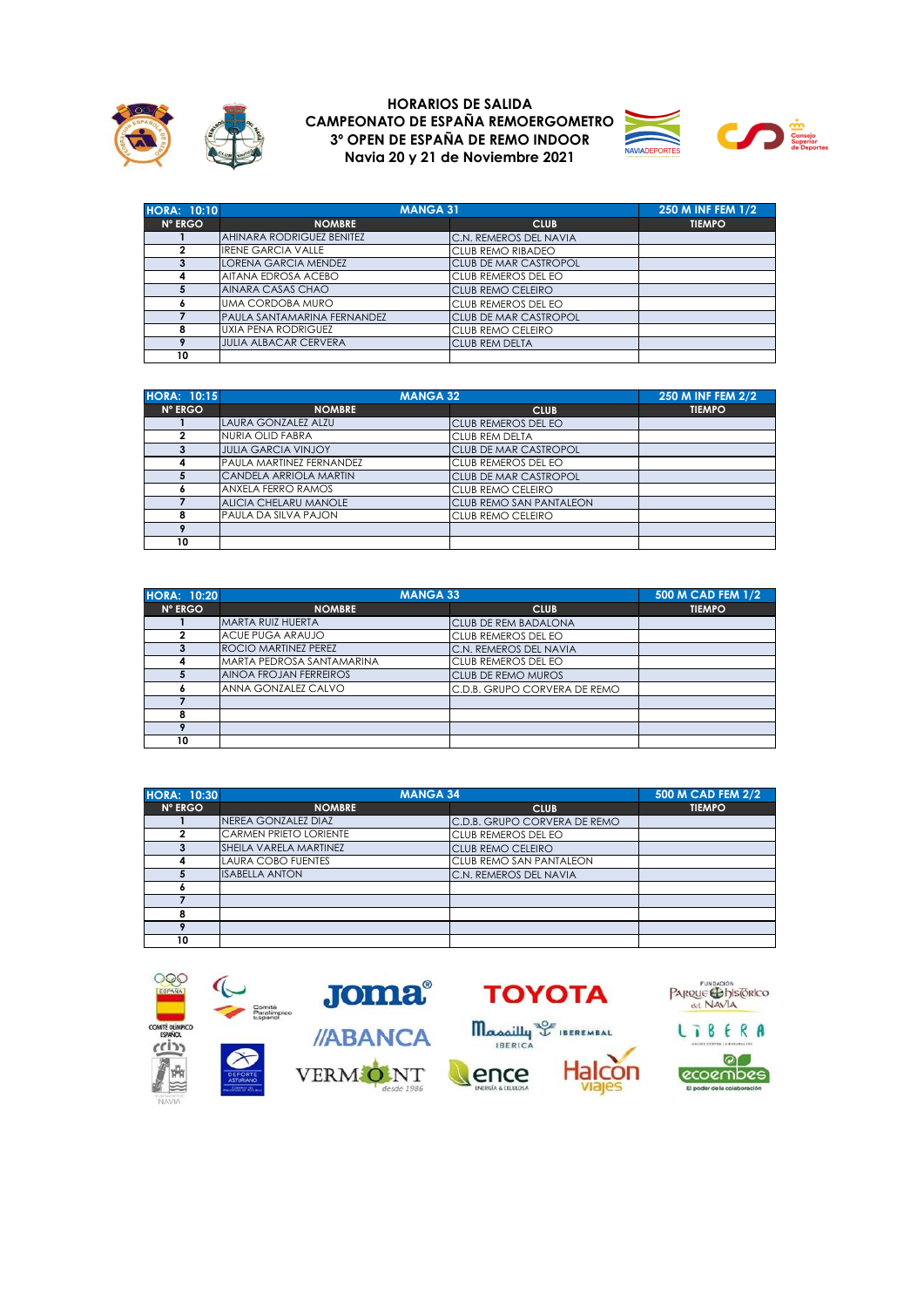





| <b>HORA: 10:40</b> |                                  | <b>MANGA 35</b>                |               |  |
|--------------------|----------------------------------|--------------------------------|---------------|--|
| N° ERGO            | <b>NOMBRE</b>                    | <b>CLUB</b>                    | <b>TIEMPO</b> |  |
|                    | <b>DANILO MARQUES ESPINOSA</b>   | <b>CLUB REM DELTA</b>          |               |  |
| $\mathbf{2}$       | <b>ESTEBAN LOPEZ FERNANDEZ</b>   | <b>CLUB REMEROS DEL EO</b>     |               |  |
|                    | YERAY GOMEZ LOSA                 | S.D. SANTOÑA CLUB DE REMO      |               |  |
| 4                  | RICARDO IBAÑEZ MENDEZ            | <b>CLUB REMO SAN PANTALEON</b> |               |  |
| 5                  | <b>MATEO UHIA FERREIRO</b>       | <b>CLUB DE REMO MUROS</b>      |               |  |
| 6                  | IVAN NUÑEZ FERNANDEZ             | <b>CLUB REMEROS DEL EO</b>     |               |  |
|                    | <b>ANDRES AGUILAR BEDON</b>      | <b>CLUB REMO SAN PANTALEON</b> |               |  |
| 8                  | <b>PABLO FERNANDEZ SANJULIAN</b> | <b>CLUB REMEROS DEL EO</b>     |               |  |
|                    | ANGEL DEL CASTILLO MAZA          | <b>CLUB REMO SAN PANTALEON</b> |               |  |
| 10                 |                                  |                                |               |  |

| <b>HORA: 10:50</b> | <b>MANGA 36</b>                |                                | <b>500 M CAD MASC 2/2</b> |
|--------------------|--------------------------------|--------------------------------|---------------------------|
| <b>N° ERGO</b>     | <b>NOMBRE</b>                  | <b>CLUB</b>                    | <b>TIEMPO</b>             |
|                    | <b>IAGO LEIS FERNANDEZ</b>     | <b>CLUB DE REMO MUROS</b>      |                           |
| 2                  | DANIEL OTERO ALVAREZ           | CLUB REMEROS DEL EO            |                           |
| 3                  | ARMANDO ARREDONDAS GARCIA      | C.N. REMEROS DEL NAVIA         |                           |
| 4                  | <b>VICTOR BARQUIN MEDIA</b>    | <b>CLUB REMO SAN PANTALEON</b> |                           |
| 5                  | <b>FERRAN CARRERA BERTOMEU</b> | <b>CLUB REM DELTA</b>          |                           |
| <b>O</b>           | <b>GABRIEL BEDIA BARBOSA</b>   | <b>CLUB REMO SAN PANTALEON</b> |                           |
|                    | KILIAN RODRIGUEZ HERRERIA      | S.D. SANTOÑA CLUB DE REMO      |                           |
| 8                  | <b>GABRIEL REMIOR MIRANDA</b>  | CLUB REMEROS DEL EO            |                           |
| 9                  | <b>ALFONSO SIERRA TRUEBA</b>   | <b>CLUB REMO SAN PANTALEON</b> |                           |
| 10                 |                                |                                |                           |

| <b>HORA: 11:00</b> | <b>MANGA 37</b>               |                              | <b>250 M VET MASC 1/2</b> |
|--------------------|-------------------------------|------------------------------|---------------------------|
| <b>N° ERGO</b>     | <b>NOMBRE</b>                 | <b>CLUB</b>                  | <b>TIEMPO</b>             |
|                    | <b>AITOR BEITIA</b>           | <b>UR KIROLAK</b>            |                           |
| 2                  | MARCOS PEREZ VELASCO          | C.N. REMEROS DEL NAVIA       |                           |
| 3                  | <b>IGNACIO FERREIRO VEREZ</b> | <b>ENERXICA</b>              |                           |
| 4                  | <b>JAVIER GARCIA DE PABLO</b> | <b>CLUB NAUTICO NAVARRA</b>  |                           |
|                    | <b>ALEJANDRO PEREZ HERES</b>  | C.N. REMEROS DEL NAVIA       |                           |
|                    | <b>DAVID FERNANDEZ PEREZ</b>  | <b>CLUB DE MAR CASTROPOL</b> |                           |
|                    | <b>MARCOS MENDEZ AVELLO</b>   | <b>INDEPENDIENTE</b>         |                           |
| 8                  |                               |                              |                           |
|                    |                               |                              |                           |
| 10                 |                               |                              |                           |

| <b>HORA: 11:05</b> | <b>MANGA 38</b>                   |                        | <b>250 M VET MASC 2/2</b> |
|--------------------|-----------------------------------|------------------------|---------------------------|
| <b>N° ERGO</b>     | <b>NOMBRE</b>                     | <b>CLUB</b>            | <b>TIEMPO</b>             |
|                    | ALVARO PEREZ RAMOS                | C.N. REMEROS DEL NAVIA |                           |
| 2                  | <b>DIEGO MUÑOZ ESPIN</b>          | <b>OVETUS</b>          |                           |
|                    | <b>PABLO JOSE GARCIA MARTINEZ</b> | C.N. REMEROS DEL NAVIA |                           |
| 4                  | JOSE EUGENIO FERNANDEZ FERNANDEZ  | S.D.R. CASTREÑA        |                           |
| 5                  | JESUS ANGEL PEREZ MENDEZ          | C.N. REMEROS DEL NAVIA |                           |
|                    | <b>FRANCISCO USERO</b>            | <b>ENERXICA</b>        |                           |
|                    |                                   |                        |                           |
| 8                  |                                   |                        |                           |
|                    |                                   |                        |                           |
| 10                 |                                   |                        |                           |

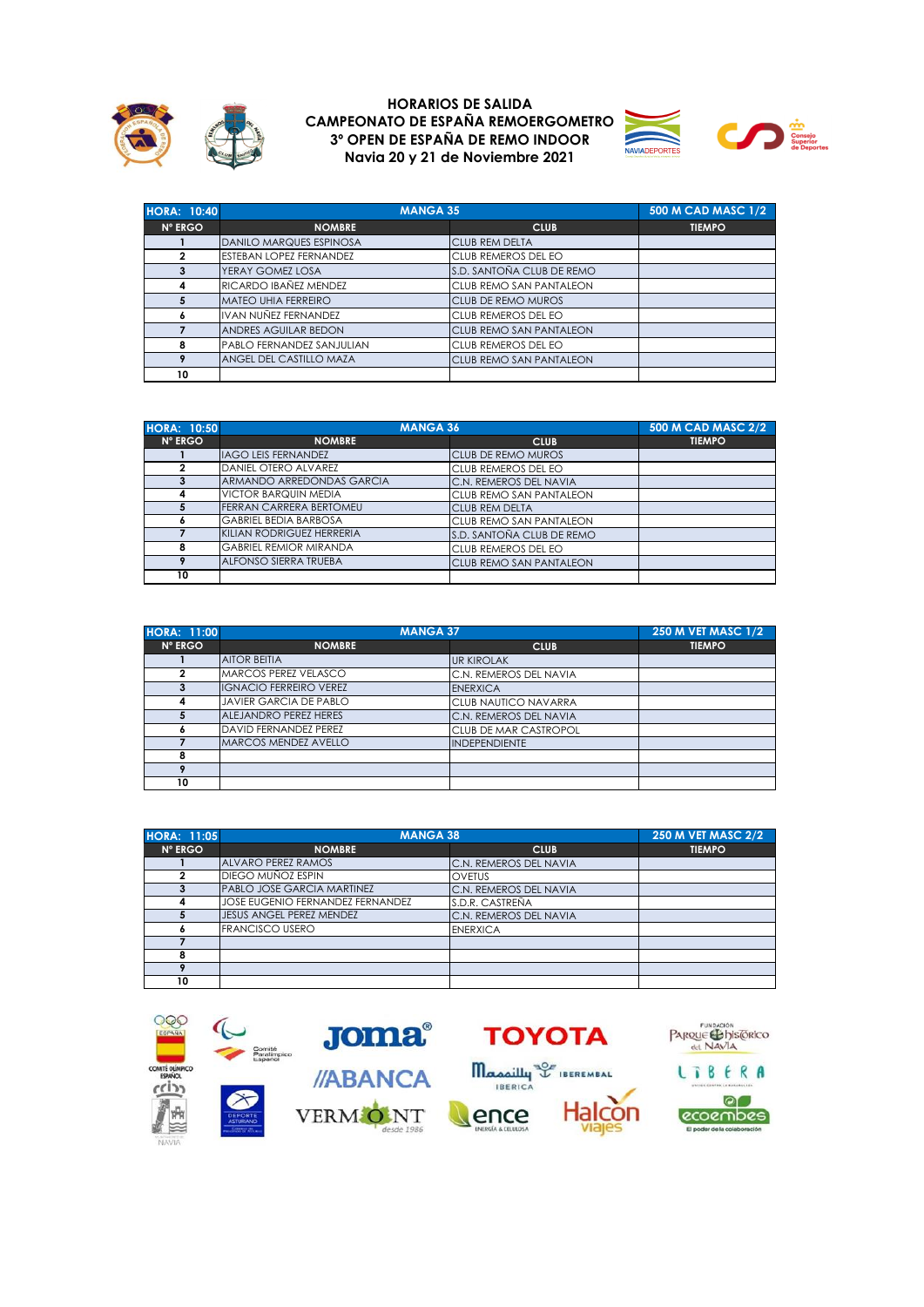





| <b>HORA: 11:10</b> | <b>MANGA 39</b>                |                        | 250 M VET FEM 1/2 |
|--------------------|--------------------------------|------------------------|-------------------|
| <b>N° ERGO</b>     | <b>NOMBRE</b>                  | <b>CLUB</b>            | <b>TIEMPO</b>     |
|                    | <b>ANGELA ALONSO FERNANDEZ</b> | <b>INDEPENDIENTE</b>   |                   |
| 2                  | <b>RAQUEL CABANAS PORTO</b>    | <b>ENERXICA</b>        |                   |
| з                  | MARIA SILVIA PEREZ ISTILLARTE  | C.N. REMEROS DEL NAVIA |                   |
| Δ                  | <b>ISABEL LORIENTE PEREZ</b>   | LIBRE                  |                   |
|                    | ARANTXA PRADO SANTIAGO         | <b>COSSFIT DRK</b>     |                   |
|                    | YOLANDA ALZU VIZCARRO          | CLUB REMEROS DEL EO    |                   |
|                    | PATRICIA MARTIN PLAYA          | <b>ENERXICA</b>        |                   |
| 8                  |                                |                        |                   |
|                    |                                |                        |                   |
| 10                 |                                |                        |                   |

| <b>HORA: 11:15</b> | <b>MANGA 40</b>                |                              | 250 M VET FEM 2/2 |
|--------------------|--------------------------------|------------------------------|-------------------|
| N° ERGO            | <b>NOMBRE</b>                  | <b>CLUB</b>                  | <b>TIEMPO</b>     |
|                    | <b>CRISTINA SOUTO DERUNGS</b>  | <b>ENERXICA</b>              |                   |
|                    | SANDRA LUISA DOSANTOS PFEIFFER | C.N. REMEROS DEL NAVIA       |                   |
|                    | <b>BARBARA GONZALEZ PEREZ</b>  | C.D.B. GRUPO CORVERA DE REMO |                   |
| 4                  | EVA ESTRADA RUIZ               | <b>INDEPENDIENTE</b>         |                   |
|                    | <b>VERONICA LOPEZ CANGA</b>    | <b>OVETUS</b>                |                   |
|                    | <b>TERESA USERO BARCENA</b>    | <b>ENERXICA</b>              |                   |
|                    |                                |                              |                   |
| 8                  |                                |                              |                   |
|                    |                                |                              |                   |
| 10                 |                                |                              |                   |

| <b>HORA: 11:20</b> | <b>MANGA 41</b>                   | 500 M PL/S23/JUV MASC          |                    |
|--------------------|-----------------------------------|--------------------------------|--------------------|
| <b>N° ERGO</b>     | <b>NOMBRE</b>                     | <b>CLUB</b>                    | <b>TIEMPO</b>      |
|                    | <b>JOXEMIEL URRA LAMANA</b>       | <b>CLUB NAUTICO DE NAVARRA</b> | <b>PESO LIGERO</b> |
| 2                  | DIEGO ALONSO GONZALEZ             | CLUB REMO SAN PANTALEON        | SUB <sub>23</sub>  |
| 3                  | <b>MIGUEL DIAZ PRADO</b>          | <b>OVETUS</b>                  | SUB <sub>23</sub>  |
| 4                  | <b>PAULL KASTANOS VELILLA</b>     | AEF/FVR                        | SUB <sub>23</sub>  |
| 5                  | ALEJANDRO BOADA DE SOUSA          | <b>CLUB REMO SAN PANTALEON</b> | SUB <sub>23</sub>  |
|                    | <b>SERGIO FERNANDEZ RODRIGUEZ</b> | C.D.B. GRUPO CORVERA DE REMO   | SUB <sub>23</sub>  |
|                    | <b>FELIPE CUFFIA DELLA PIETRA</b> | <b>CLUB REMO CELEIRO</b>       | SUB <sub>23</sub>  |
| 8                  | <b>SERGI OLID FABRA</b>           | CLUB REM DELTA                 | <b>JUVENIL</b>     |
|                    | <b>HUGO FERNANDEZ ALVARES</b>     | <b>CLUB REMO SAN PANTALEON</b> | <b>JUVENIL</b>     |
| 10                 |                                   |                                |                    |

| <b>HORA: 11:30</b> | <b>MANGA 42</b>                |                                | 500 M JUV/PL/ABS FEM |
|--------------------|--------------------------------|--------------------------------|----------------------|
| N° ERGO            | <b>NOMBRE</b>                  | <b>CLUB</b>                    | <b>TIEMPO</b>        |
|                    | ARANTXA PRADO SANTIAGO         | <b>CROSSFIT DRK</b>            | <b>ABSOLUTO</b>      |
| 2                  | <b>PATRICIA MARTIN PLAYA</b>   | <b>ENERXICA</b>                | <b>ABSOLUTO</b>      |
| 3                  | EVA ESTRADA RUIZ               | <b>INDEPENDIENTE</b>           | <b>ABSOLUTO</b>      |
| 4                  | JELISSA JULISMEN ORTIZ SANTANA | CLUB REMO CELEIRO              | <b>JUVENIL</b>       |
|                    | <b>UXE URRA SESMA</b>          | <b>CLUB NAUTICO DE NAVARRA</b> | <b>PESO LIGERO</b>   |
|                    | ARANTXA PRADO SANTIAGO         | <b>CROSSFIT DRK</b>            | PESO LIGERO          |
|                    |                                |                                |                      |
| 8                  |                                |                                |                      |
| ۰                  |                                |                                |                      |
| 10                 |                                |                                |                      |

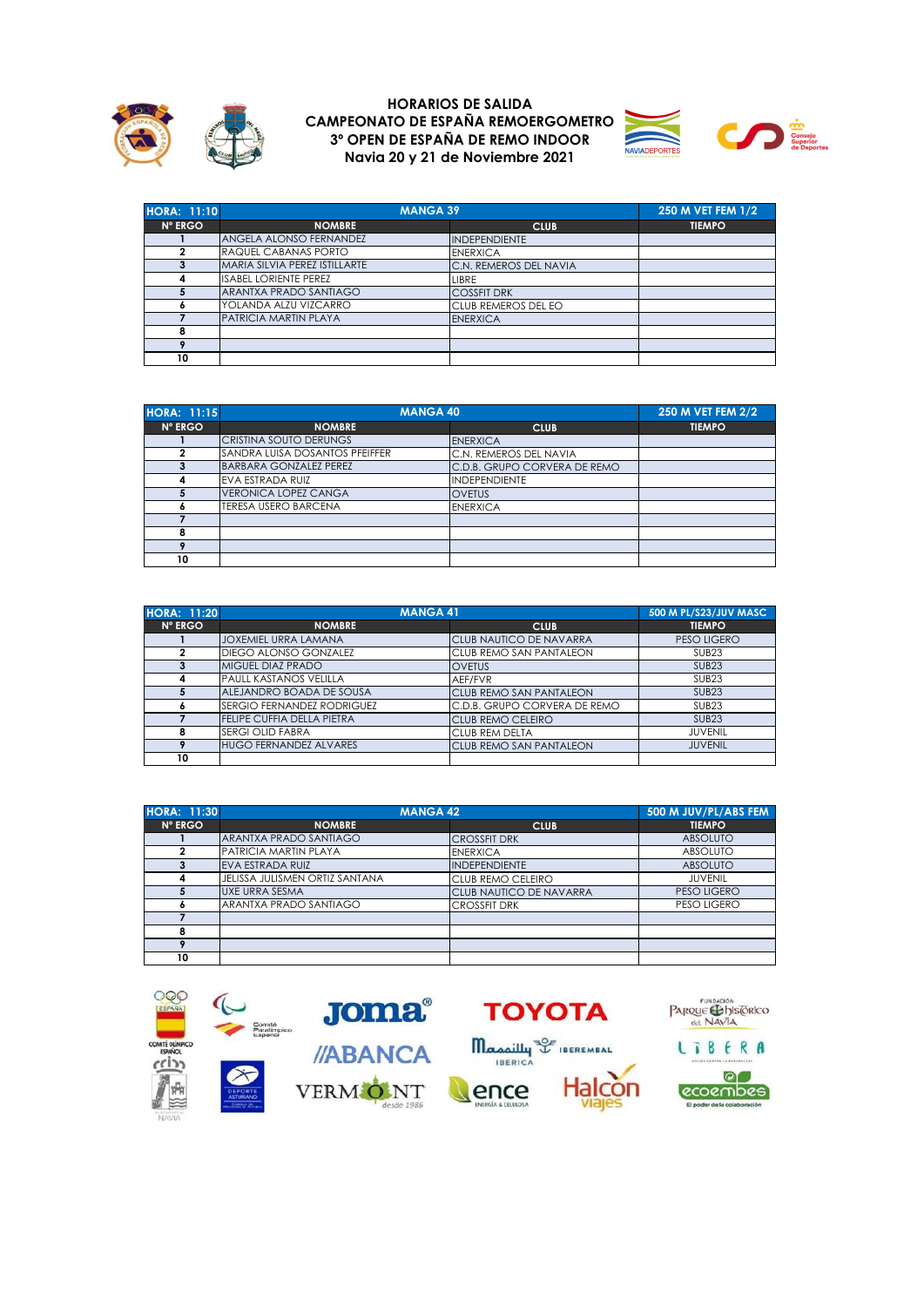





| <b>HORA: 11:40</b> |                                    | <b>MANGA 43</b>                |               |
|--------------------|------------------------------------|--------------------------------|---------------|
| <b>N° ERGO</b>     | <b>NOMBRE</b>                      | <b>CLUB</b>                    | <b>TIEMPO</b> |
|                    | <b>IVAN RICO CASTRO</b>            | ICLUB REMEROS DEL EO           |               |
| 2                  | ANGEL DEL CASTILLO SOLANA          | <b>CLUB REMO SAN PANTALEON</b> |               |
| 3                  | <b>ALBERTO FERNANDEZ DIEZ</b>      | <b>INDEPENDIENTE</b>           |               |
| 4                  | <b>DAVID FERNANDEZ PEREZ</b>       | <b>CLUB DE MAR CASTROPOL</b>   |               |
| 5                  | LUIS MIGUEL ESCOURIDO GARCIA-SOUZA | C.D. MARIÑEIRO DE MERA         |               |
| <b>A</b>           | <b>AITOR BEITIA</b>                | <b>UR-KIROLAK</b>              |               |
|                    | <b>FRANCISCO USERO</b>             | <b>ENERXICA</b>                |               |
| 8                  | SAMUEL SAMBADE CAAMAÑO             | <b>CLUB DE REMO MUROS</b>      |               |
| 9                  | SORIN MANOLE MANOLE                | <b>CLUB REMO SAN PANTALEON</b> |               |
| 10                 | SERGIO ALBA ALVAREZ                | C.N. REMEROS DEL NAVIA         |               |

| <b>HORA: 11:50</b> | <b>MANGA 44</b>            |                                | 500 M ADAP FEM |
|--------------------|----------------------------|--------------------------------|----------------|
| N° ERGO            | <b>NOMBRE</b>              | <b>CLUB</b>                    | <b>TIEMPO</b>  |
|                    | ARIANA FERNANDEZ PULIDO    | C.D.B. GRUPO CORVERA DE REMO   |                |
|                    | IVERONICA RODRIGUEZ PULIDO | C.D.B. GRUPO CORVERA DE REMO   |                |
|                    | JOSEFA BENITEZ GUZMAN      | REAL CLUB MARITIM DE BARCELONA |                |
|                    |                            |                                |                |
|                    |                            |                                |                |

| <b>HORA: 12:00</b> | <b>MANGA 45</b>                |                          | 500 M ADAP MASC |
|--------------------|--------------------------------|--------------------------|-----------------|
| $N^{\circ}$ ERGO   | <b>NOMBRE</b>                  | <b>CLUB</b>              | <b>TIEMPO</b>   |
|                    | <b>IVAN SEDES ARMADA</b>       | <b>CLUB REMO CEDEIRA</b> |                 |
|                    | <b>ENRIQUE FLORIANO MILLAN</b> | C.D.B. MADRID VELOCIDAD  |                 |
|                    | <b>JUAN LUIS MORAES FIEGO</b>  | <b>ALICANTE</b>          |                 |
|                    | <b>SAUL PEÑA PUENTE</b>        | CLUB REMO SAN PANTALEON  |                 |
|                    |                                |                          |                 |

| <b>HORA: 12:10</b>      | <b>MANGA 46</b>      |                                                                                            | <b>REL 500M ALE MX</b> |
|-------------------------|----------------------|--------------------------------------------------------------------------------------------|------------------------|
| <b>Nº ERGO</b>          | <b>EQUIPO</b>        | <b>DEPORTISTAS</b>                                                                         | <b>TIEMPO</b>          |
| 1                       | CLUB DE REMO RIBADEO | ANTÓN BALSA VAL<br>CARLOTA PEÑA VIOR<br><b>IZAN ALONSO LOPEZ</b><br>ZHANNA LIENINA LIENINA |                        |
| $\overline{2}$          |                      |                                                                                            |                        |
| 3                       |                      |                                                                                            |                        |
| $\overline{\mathbf{4}}$ |                      |                                                                                            |                        |
| 5                       |                      |                                                                                            |                        |

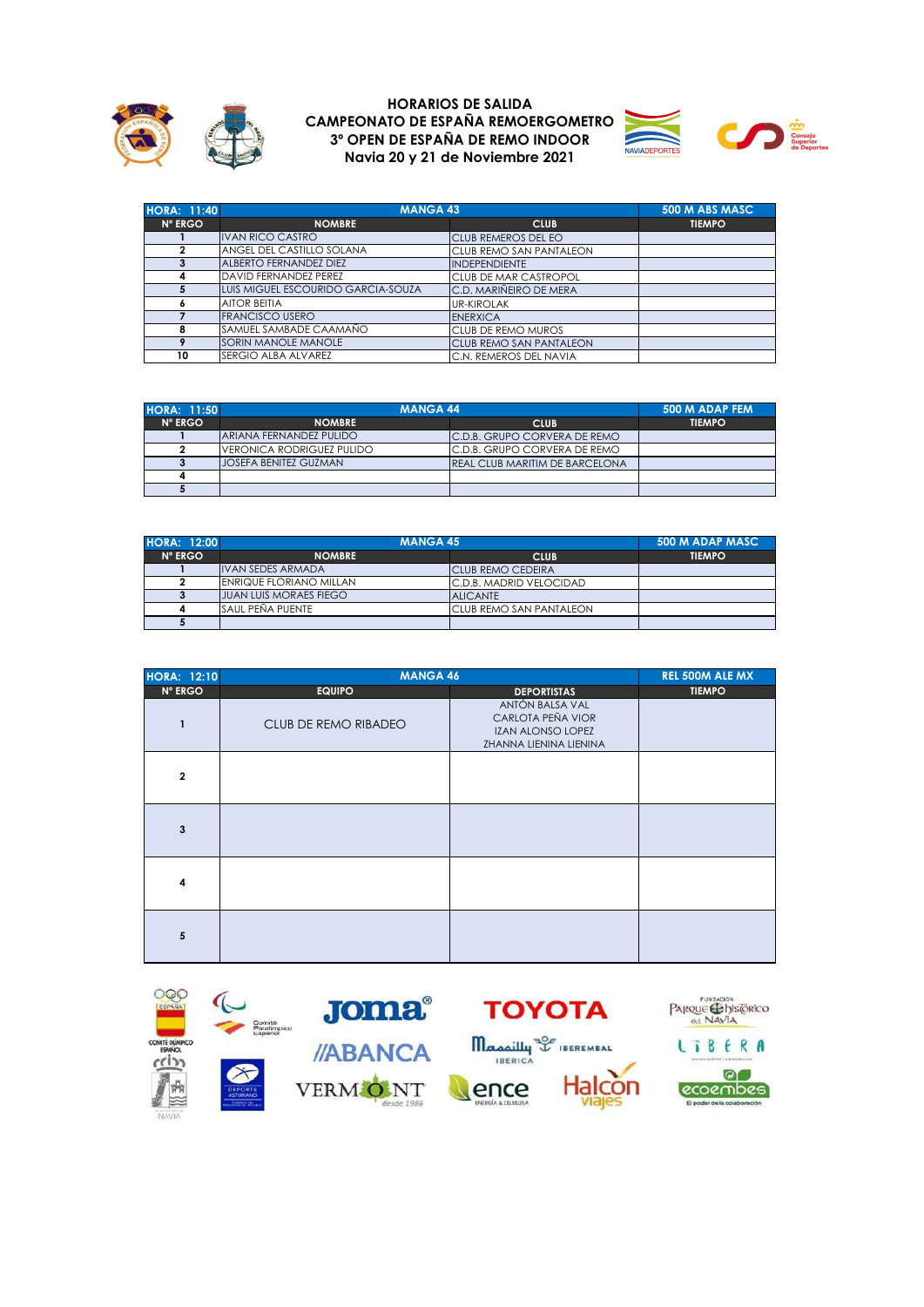



| <b>HORA: 12:20</b> | <b>MANGA 47</b>            |                                                                                                                     | REL 1000M INF MX |
|--------------------|----------------------------|---------------------------------------------------------------------------------------------------------------------|------------------|
| <b>N° ERGO</b>     | <b>EQUIPO</b>              | <b>DEPORTISTAS</b>                                                                                                  | <b>TIEMPO</b>    |
| $\mathbf{1}$       | CLUB DE REMO CELEIRO A     | <b>IAGO SANCHEZ LOPES</b><br><b>UXIA PENA Rodríguez</b><br>PAULA DA SILVA PAJON<br><b>BRUNO PERNAS FERNANDEZ</b>    |                  |
| $\overline{2}$     | CLUB DE MAR DE CASTROPOL 1 | <b>LORENA GARCIA MENDEZ</b><br>PAULA SANTAMARINA FERNANDEZ<br>GUILLERMO GONZALEZ ALONSO<br><b>HUGO MENDEZ LOPEZ</b> |                  |
| 3                  | CLUB DE REMO RIBADEO A     | ANTÓN BALSA VAL<br><b>IRENE GARCÍA VALLE</b><br>LAURA GONZÁLEZ ALZU<br>MATEO MONTESERIN GONZÁLEZ                    |                  |
| 4                  | CLUB DE REMO CELEIRO B     | BRAIS MARTINEZ ATADELL<br><b>LUCAS TRASANCOS FERNANDEZ</b><br><b>ANXELA FERRO RAMOS</b><br>AINARA CASAS CHAO        |                  |
| 5                  | CLUB DE MAR DE CASTROPOL 2 | <b>JULIA GARCIA VINJOY</b><br>CANDELA ARRIOLA MARTIN<br>SERGIO CARBAJALES MARTINEZ<br><b>CARLOS GARCIA VINJOY</b>   |                  |
| 6                  | CLUB DE REMO RIBADEO B     | CARLOTA PEÑA VIOR<br><b>ZHANNA LIENINA LIENINA</b><br>ALEJANDRO BARREIRA LÓPEZ<br>SANTIAGO LÓPEZ VIOR               |                  |
| $\overline{7}$     | CLUB REMEROS DEL EO        | AITANA EDROSA ACEBO<br><b>UMA CORDOBA MURO</b><br><b>DAVID GARCIA CANEL</b><br>UNAI PEÑA ARIAS                      |                  |
| 8                  | CLUB REM DELTA             | EDUARD COLOMÉ CASANOVA<br><b>KEVIN FUMADO DEFRANT</b><br><b>NURIA OLIT FABRA</b><br><b>JULIA ALBACAR CERVERA</b>    |                  |
| 9                  |                            |                                                                                                                     |                  |
| 10                 |                            |                                                                                                                     |                  |

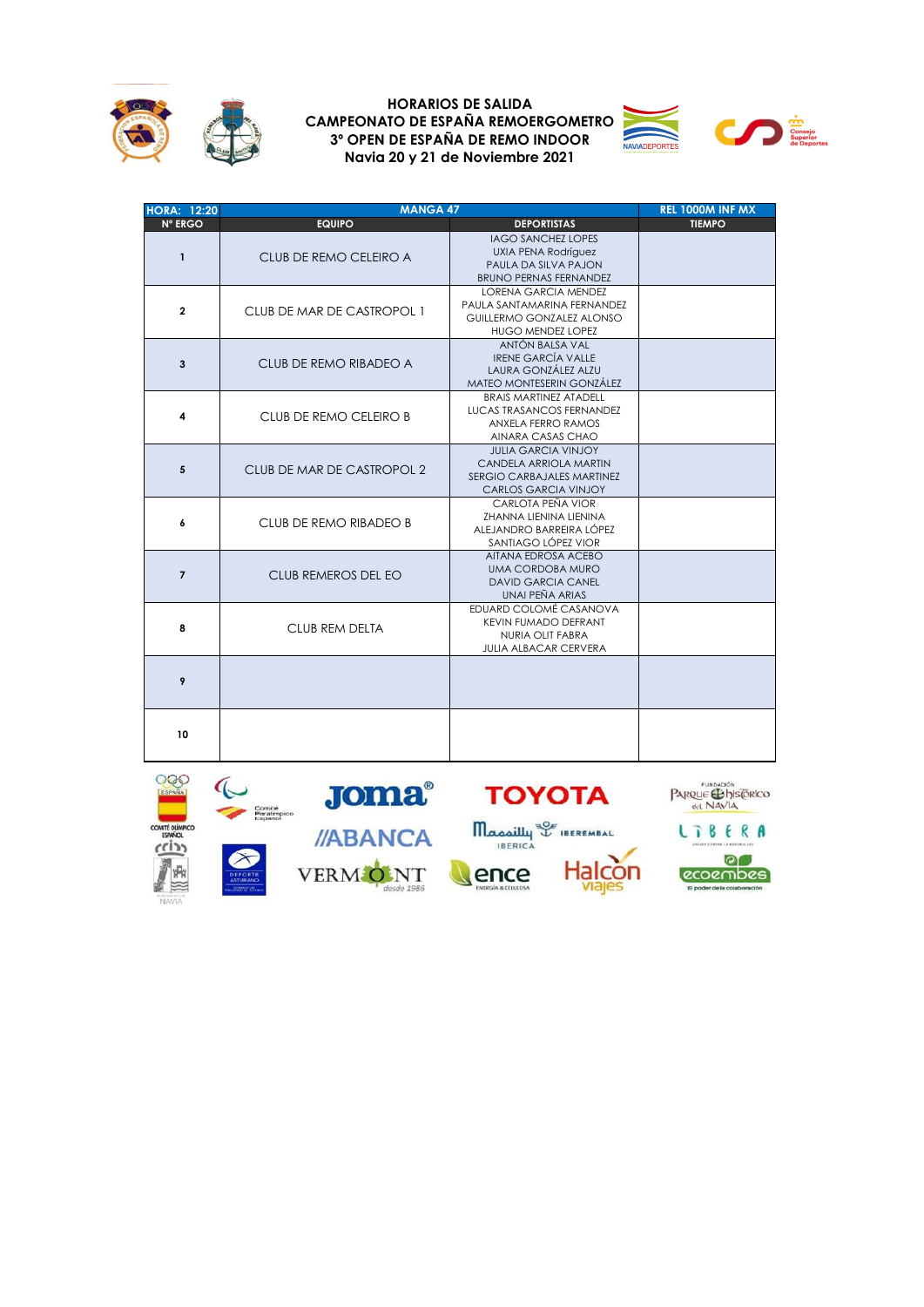



| <b>HORA: 12:35</b> | <b>MANGA 48</b>                |                                                                                                                          | <b>REL 2000 M CAD MX</b> |
|--------------------|--------------------------------|--------------------------------------------------------------------------------------------------------------------------|--------------------------|
| <b>N° ERGO</b>     | <b>EQUIPO</b>                  | <b>DEPORTISTAS</b>                                                                                                       | <b>TIEMPO</b>            |
| $\mathbf{1}$       | AMAI                           | AINOA FROJÁN FERREIRÓS<br>MATEO UHIA FERREIRO<br>ADRIANA VÁZQUEZ MOLEDO<br><b>IAGO LEIS FERNÁNDEZ</b>                    |                          |
| $\overline{2}$     | CLUB NAÚTICO REMEROS DEL NAVIA | ROCIO MARTÍNEZ PÉREZ<br>ISABELLA ANTÓN PÉREZ<br>ARMANDO ARREDONDAS GARCÍA<br><b>IGNACIO MENÉNDEZ RODRÍGUEZ</b>           |                          |
| 3                  | CLUB REMEROS DEL EO 1          | ESTEBAN LOPEZ FERNANDEZ<br><b>DANI OTERO ALVAREZ</b><br>ACUAE PUGA ARAUJO<br>PAULA MARTINEZ ALVAREZ                      |                          |
| 4                  | <b>CORVERA</b>                 | <b>IKER FERNANDEZ RODRÍGUEZ</b><br>DIEGO FERNANDEZ FERNANDEZ<br>ANNA GONZALEZ CALVO<br>NEREA GONZALEZ DIAZ               |                          |
| 5                  | CLUB REMEROS DEL EO 2          | <b>GABRIEL REMIOR MIRANDA</b><br>PABLO FERNANDEZ SANJULIAN<br>MARTA PEDROSA SANTAMARINA<br><b>CARMEN PRIETO LORIENTE</b> |                          |
| 6                  | CLUB REMO RIBADEO              | <b>ANTON BALSA VAL</b><br>CONRADO LARA CALONGE<br><b>IRENE GARCÍA VALLE</b><br>LAURA GONZÁLEZ ALZU                       |                          |
| $\overline{7}$     | CLUB REMO SAN PANTALEÓN        | <b>LAURA COBO FUETES</b><br><b>ALICIA CHELARU MANOLE</b><br>ANDRES W. AQUILAR BEDON<br>RICARDO IBAÑEZ MENDEZ             |                          |
| 8                  |                                |                                                                                                                          |                          |
| 9                  |                                |                                                                                                                          |                          |
| 10                 |                                |                                                                                                                          |                          |

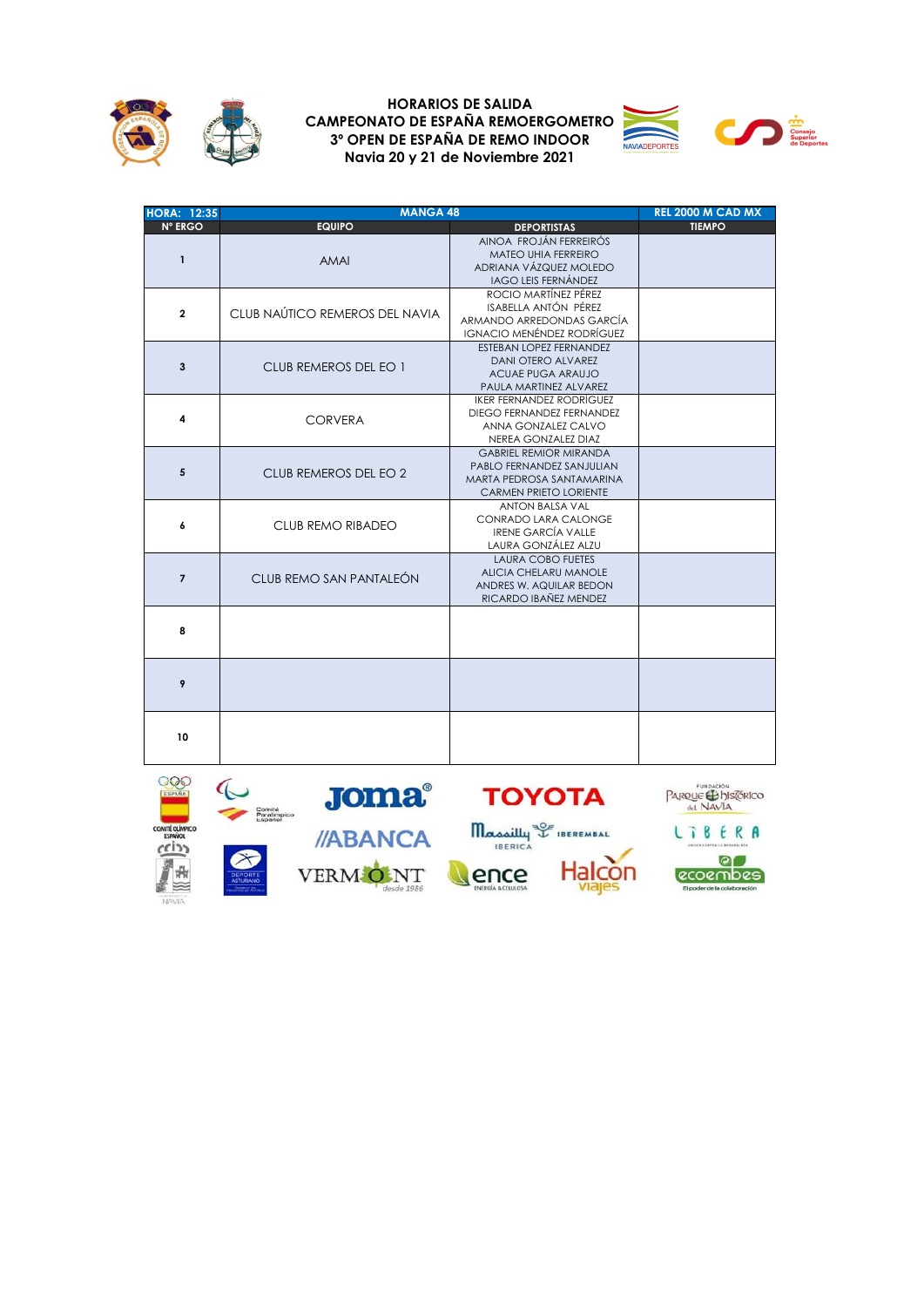



| <b>HORA: 12:50</b> | <b>MANGA 49</b>                |                                                                                                                                         | REL 2000 M JUV/ABS MX |
|--------------------|--------------------------------|-----------------------------------------------------------------------------------------------------------------------------------------|-----------------------|
| <b>N° ERGO</b>     | <b>EQUIPO</b>                  | <b>DEPORTISTAS</b>                                                                                                                      | <b>TIEMPO</b>         |
| $\mathbf{1}$       | CLUB DE REMO SAN PANTALEÓN     | <b>HUGO FERNANDEZ ALVAREZ</b><br><b>ALICIA CHELARU MANOLE</b><br><b>LAURA COBO FUETES</b><br>ANDRES W. AGUILAR BEDON                    | <b>JUVENIL</b>        |
| $\mathbf{2}$       | REMO PARALÍMPICO               | JUAN LUIS MORAES FIEGO<br><b>JOSEFA BENITEZ GUZMAN</b><br>ARIANA FERNANDEZ PULIDO<br>ENRIQUE FLORIANO MILLAN                            |                       |
| 3                  | <b>CORVERA</b>                 | <b>VERONICA RODRIGUEZ PULIDO</b><br><b>BARBARA GONZALEZ PEREZ</b><br><b>SERGIO FERNANDEZ RODRIGUEZ</b><br><b>JOSE EUGENIO FERNANDEZ</b> |                       |
| 4                  | CLUB NÁUTICO DE NAVARRA        | UXUE URRA SESMA<br><b>VALERIA FERNANDEZ LUQUE</b><br>ALBERTO FERNANDEZ DIEZ<br><b>JAVIER GARCIA DE PABLO</b>                            |                       |
| 5                  | CLUB NÁUTICO REMEROS DEL NAVIA | ALEJANDRO PEREZ HERES<br>SANDRA LUISA DOSANTOS PEEIFFER<br>MARÍA SILVIA PÉREZ ISTILLARTE<br>PABLO JOSÉ GARCÍA MARTÍNEZ                  |                       |
| 6                  |                                |                                                                                                                                         |                       |
| $\overline{7}$     |                                |                                                                                                                                         |                       |
| 8                  |                                |                                                                                                                                         |                       |
| 9                  |                                |                                                                                                                                         |                       |
| 10                 |                                |                                                                                                                                         |                       |